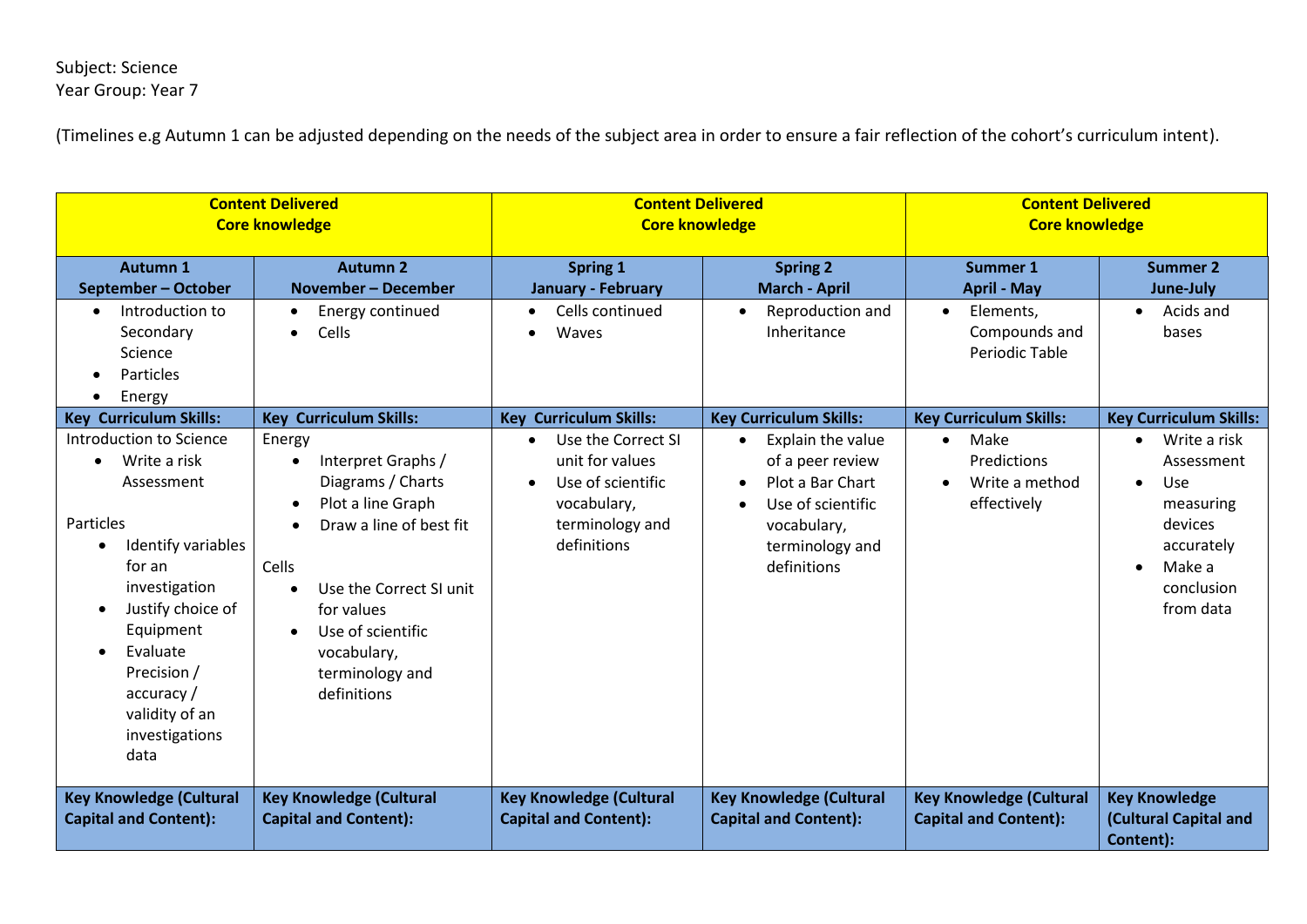| Students will develop        | Students should be able to                                      | Students should be able to               | Students should be able to    | Students should be able      | Students should be                            |
|------------------------------|-----------------------------------------------------------------|------------------------------------------|-------------------------------|------------------------------|-----------------------------------------------|
| their ability to work safely | extend the knowledge gained                                     | extend the knowledge                     | extend the knowledge          | to link Key Stage Two        | able link Key Stage                           |
| within a Science             | within Key Stage Two to explain                                 | gained within Key Stage                  | gained within Key Stage       | knowledge with the           | Two, Particles and                            |
| laboratory                   | scientific and every day                                        | Two to explain scientific                | Two to explain scientific     | learning from the            | Elements,                                     |
|                              | phenomenon linked to Energy                                     | and every day                            | and every day                 | Particles from half term     | compounds and                                 |
| Students should be able      | and Cells.                                                      | phenomenon linked to                     | phenomenon linked to          | one to explain scientific    | periodic table                                |
| to extend the knowledge      | E.g. develop the ability to                                     | Cells and Waves.                         | Reproduction and              | and every day                | knowledge to explain                          |
| gained within Key Stage      | explain how cells to together to                                | E.g. develop the ability to              | Inheritance.                  | phenomenon linked to         | scientific and every                          |
| Two to explain scientific    | form organs and how organs                                      | explain how light and                    | E.g. develop the ability to   | Elements, Compounds          | day phenomenon                                |
| and every day                | systems work together the                                       | sounds travels through                   | use correct terminology to    | and Periodic table.          | linked to Acids and                           |
| phenomenon linked to         | organisms to survive.                                           | solids, liquids and gases.               | discuss the male and          | E.g. develop the ability to  | Bases.                                        |
| Particles.                   |                                                                 |                                          | female reproductive           | explain how the              | E.g. develop the                              |
| E.g. develop the ability to  |                                                                 |                                          | system and the science        | elements from the            | ability to explain a                          |
| explain changes in state     |                                                                 |                                          | behind pregnancy.             | periodic table make          | neutralisation                                |
| and separation               |                                                                 |                                          | Students also need to         | compounds.                   | reaction.                                     |
| techniques.                  |                                                                 |                                          | understand the                |                              |                                               |
|                              |                                                                 |                                          | inheritance of                |                              |                                               |
|                              |                                                                 |                                          | characteristics.              |                              |                                               |
|                              |                                                                 |                                          |                               |                              |                                               |
|                              |                                                                 |                                          |                               |                              |                                               |
|                              |                                                                 |                                          |                               |                              |                                               |
|                              |                                                                 |                                          |                               |                              |                                               |
|                              |                                                                 |                                          |                               |                              |                                               |
| <b>Assessment:</b>           | <b>Assessment:</b>                                              | <b>Assessment:</b>                       | <b>Assessment:</b>            | <b>Assessment:</b>           | Assessment:                                   |
|                              |                                                                 |                                          |                               |                              |                                               |
| Bookwork will be assessed    | Bookwork will be assessed using                                 | Bookwork will be assessed                | Bookwork will be assessed     | Bookwork will be assessed    | Bookwork will be                              |
| using Classroom monitor      | Classroom monitor focussing of                                  | using Classroom monitor                  | using Classroom monitor       | using Classroom monitor      | assessed using                                |
| focussing of the key skills  | the key skills identified above.                                | focussing of the key skills              | focussing of the key skills   | focussing of the key skills  | Classroom monitor                             |
| identified above.            |                                                                 | identified above.                        | identified above.             | identified above.            | focussing of the key                          |
|                              | In class assessment, covering two                               |                                          |                               |                              | skills identified above.                      |
| In class assessment,         | topics made up of three sections                                | In class assessment, covering            | In class assessment, covering | In class assessment,         |                                               |
| covering two topics made     | covering recognition, recall and                                | two topics made up of three              | two topics made up of three   | covering two topics made     | In class assessment,                          |
| up of three sections         | application skills                                              | sections covering recognition,           | sections covering             | up of three sections         | covering two topics                           |
| covering recognition, recall |                                                                 | recall and application skills            | recognition, recall and       | covering recognition, recall | made up of three                              |
| and application skills       | Educake homework's are set in all                               | Educake homework's are set               | application skills            | and application skills       | sections covering                             |
| Educake homework's are       | topics and are automatically                                    | in all topics and are                    | Educake homework's are set    | Educake homework's are       | recognition, recall and<br>application skills |
| set in all topics and are    | marked. Teachers then give<br>feedback based on their areas for | automatically marked.                    | in all topics and are         | set in all topics and are    |                                               |
| automatically marked.        | development.                                                    | Teachers then give feedback              | automatically marked.         | automatically marked.        | Educake homework's                            |
| Teachers then give feedback  |                                                                 | based on their areas for<br>development. | Teachers then give feedback   | Teachers then give           | are set in all topics and                     |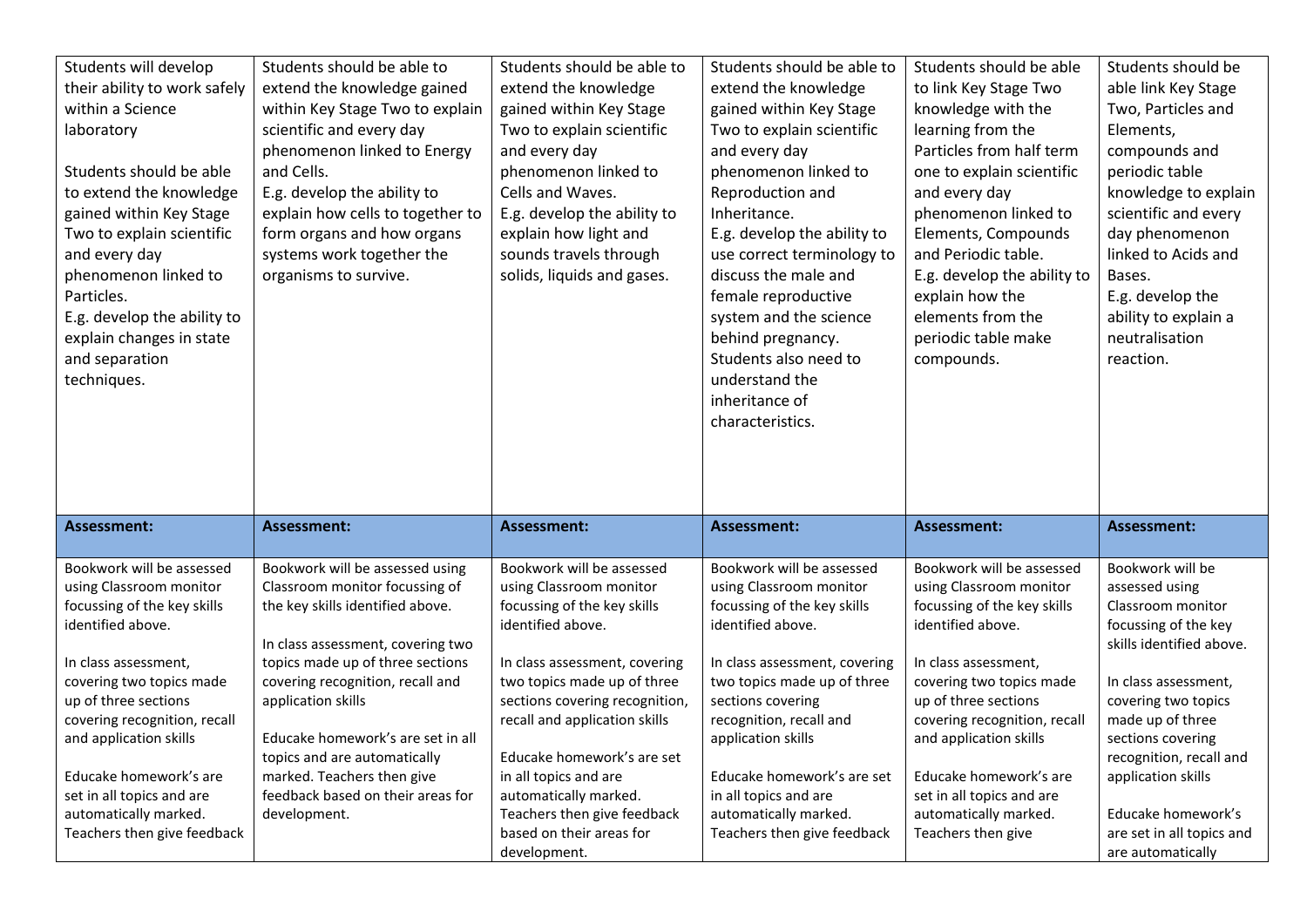| based on their areas for    |                                    |                              | based on their areas for     | feedback based on their     | marked. Teachers then       |
|-----------------------------|------------------------------------|------------------------------|------------------------------|-----------------------------|-----------------------------|
| development.                |                                    |                              | development.                 | areas for development.      | give feedback based on      |
|                             |                                    |                              |                              |                             | their areas for             |
|                             |                                    |                              |                              |                             | development.                |
| <b>Literacy Curriculum:</b> | <b>Literacy Curriculum:</b>        | <b>Literacy Curriculum:</b>  | <b>Literacy Curriculum:</b>  | <b>Literacy Curriculum:</b> | <b>Literacy Curriculum:</b> |
| First lesson in each unit   | First lesson in each unit PP       | First lesson in each unit PP | First lesson in each unit PP | First lesson in each unit   | First lesson in each        |
| PP activity 2 consistently  | activity 2 consistently a literacy | activity 2 consistently a    | activity 2 consistently a    | PP activity 2 consistently  | unit PP activity 2          |
| a literacy link activity    | link activity focussing on key     | literacy link activity       | literacy link activity       | a literacy link activity    | consistently a literacy     |
| focussing on key            | language and subject specific      | focussing on key language    | focussing on key language    | focussing on key            | link activity focussing     |
| language and subject        | terminology.                       | and subject specific         | and subject specific         | language and subject        | on key language and         |
| specific terminology.       |                                    | terminology.                 | terminology.                 | specific terminology.       | subject specific            |
|                             | Increase the use of duel coding    |                              |                              |                             | terminology.                |
| Increase the use of duel    | and modelling to support lower     | Increase the use of duel     | Increase the use of duel     | Increase the use of duel    |                             |
| coding and modelling to     | ability.                           | coding and modelling to      | coding and modelling to      | coding and modelling to     | Increase the use of         |
| support lower ability.      |                                    | support lower ability.       | support lower ability.       | support lower ability.      | duel coding and             |
|                             | Tick off/ highlight keywords on    |                              |                              |                             | modelling to support        |
| Tick off/ highlight         | glossary when used within          | Tick off/ highlight keywords | Tick off/ highlight          | Tick off/highlight          | lower ability.              |
| keywords on glossary        | units.                             | on glossary when used        | keywords on glossary         | keywords on glossary        |                             |
| when used within units.     |                                    | within units.                | when used within units.      | when used within units.     | Tick off/ highlight         |
|                             | Model extended writing             |                              |                              |                             | keywords on glossary        |
| Model extended writing      | making use of subject specific     | Model extended writing       | Model extended writing       | Model extended writing      | when used within            |
| making use of subject       | language specific.                 | making use of subject        | making use of subject        | making use of subject       | units.                      |
| specific language specific. |                                    | specific language specific.  | specific language specific.  | specific language           |                             |
|                             | All topic include one literacy-    |                              |                              | specific.                   | Model extended              |
| All topic include one       | based homework.                    | All topic include one        | All topic include one        |                             | writing making use of       |
| literacy-based homework.    |                                    | literacy-based homework.     | literacy-based homework.     | All topic include one       | subject specific            |
|                             |                                    |                              |                              | literacy-based              | language specific.          |
|                             |                                    |                              |                              | homework.                   |                             |
|                             |                                    |                              |                              |                             | All topic include one       |
|                             |                                    |                              |                              |                             | literacy based              |
|                             |                                    |                              |                              |                             | homework;                   |
|                             |                                    |                              |                              |                             |                             |
| <b>Home Learning</b>        | <b>Home Learning</b>               | <b>Home Learning</b>         | <b>Home Learning</b>         | <b>Home Learning</b>        | <b>Home Learning</b>        |
| Per topic the students will | Per topic the students will be     | Per topic the students will  | Per topic the students will  | Per topic the students      | Per topic the               |
| be set:                     | set:                               | be set:                      | be set:                      | will be set:                | students will be set:       |
| Educake                     | Educake                            | Educake<br>$\bullet$         | Educake                      | Educake                     | Educake<br>$\bullet$        |
| Literacy task               | Literacy task (TBC)                | Literacy task (TBC)          | Literacy task                | Literacy task               | Literacy task               |
| (TBC)                       |                                    |                              | (TBC)                        | (TBC)                       | (TBC)                       |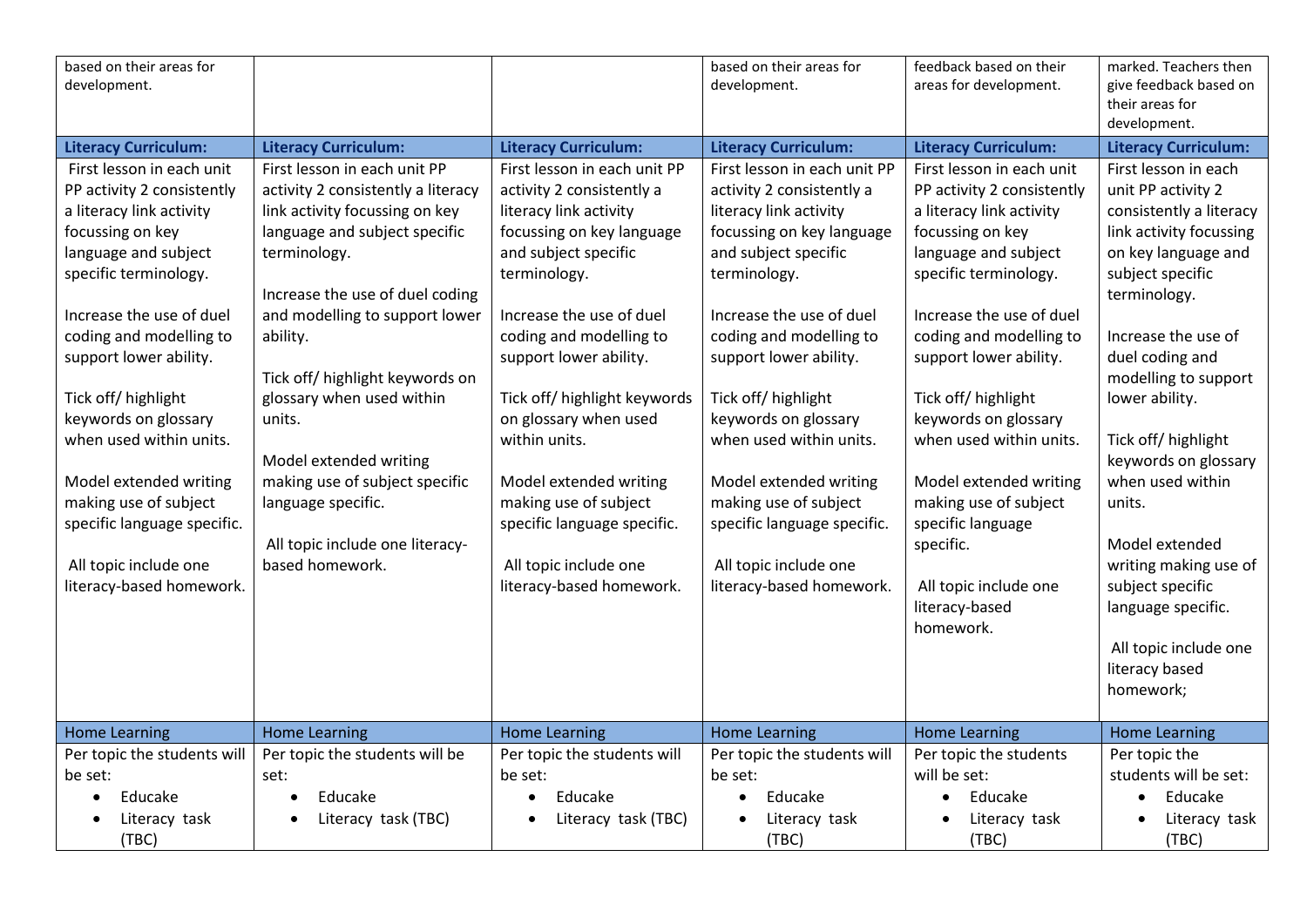| Application of<br>Application of<br>knowledge activity<br>knowledge<br>activity | Application of<br>Application of<br>knowledge activity<br>knowledge<br>activity | Application of<br>knowledge<br>activity | Application<br>of knowledge<br>activity |
|---------------------------------------------------------------------------------|---------------------------------------------------------------------------------|-----------------------------------------|-----------------------------------------|
|---------------------------------------------------------------------------------|---------------------------------------------------------------------------------|-----------------------------------------|-----------------------------------------|

| <b>Content Delivered</b><br><b>Core knowledge</b>            |                                                                                   | <b>Content Delivered</b><br><b>Core knowledge</b>                                                                                                                                                                                                          |                                                                                                                                              | <b>Content Delivered</b><br><b>Core knowledge</b>                 |                                                                                                     |
|--------------------------------------------------------------|-----------------------------------------------------------------------------------|------------------------------------------------------------------------------------------------------------------------------------------------------------------------------------------------------------------------------------------------------------|----------------------------------------------------------------------------------------------------------------------------------------------|-------------------------------------------------------------------|-----------------------------------------------------------------------------------------------------|
| <b>Autumn 1</b><br>September - October                       | <b>Autumn 2</b><br><b>November - December</b>                                     | <b>Spring 1</b><br><b>January - February</b>                                                                                                                                                                                                               | <b>Spring 2</b><br><b>March - April</b>                                                                                                      | Summer 1<br><b>April - May</b>                                    | <b>Summer 2</b><br>June-July                                                                        |
| Health<br>$\bullet$<br>Forces and<br>Motion                  | <b>Forces and Motion</b><br>continued<br>How Science Work skills                  | <b>Bioenergetics</b><br>$\bullet$<br>Generating and<br>using electricity                                                                                                                                                                                   | Chemical<br>Reactions                                                                                                                        | Ecology<br>$\bullet$                                              | Space<br>$\bullet$                                                                                  |
| <b>Curriculum Skills:</b><br><b>Key</b>                      | <b>Key Curriculum Skills:</b>                                                     | <b>Key Curriculum Skills:</b>                                                                                                                                                                                                                              | <b>Key Curriculum Skills:</b>                                                                                                                | <b>Key Curriculum Skills:</b>                                     | <b>Key Curriculum Skills:</b>                                                                       |
| Find a mean<br>$\bullet$<br>Write a<br>method<br>effectively | Scale and Axis<br>$\bullet$<br>Draw a line of best fit<br>Use equations correctly | Construct a table<br>$\bullet$<br>Make order of<br>$\bullet$<br>magnitude<br>calculations<br>Evaluate Precision /<br>accuracy / validity<br>of an investigations<br>methods<br>Evaluate Precision /<br>accuracy / validity<br>of an investigations<br>data | Use measuring<br>$\bullet$<br>devices accurately<br><b>Evaluate Precision</b><br>/ accuracy /<br>validity of an<br>investigations<br>methods | Analyse ethical<br>problems<br>Write a<br>$\bullet$<br>hypothesis | Use<br>$\bullet$<br>appropriate<br>significant<br>figures<br>Understand<br>$\bullet$<br>uncertainty |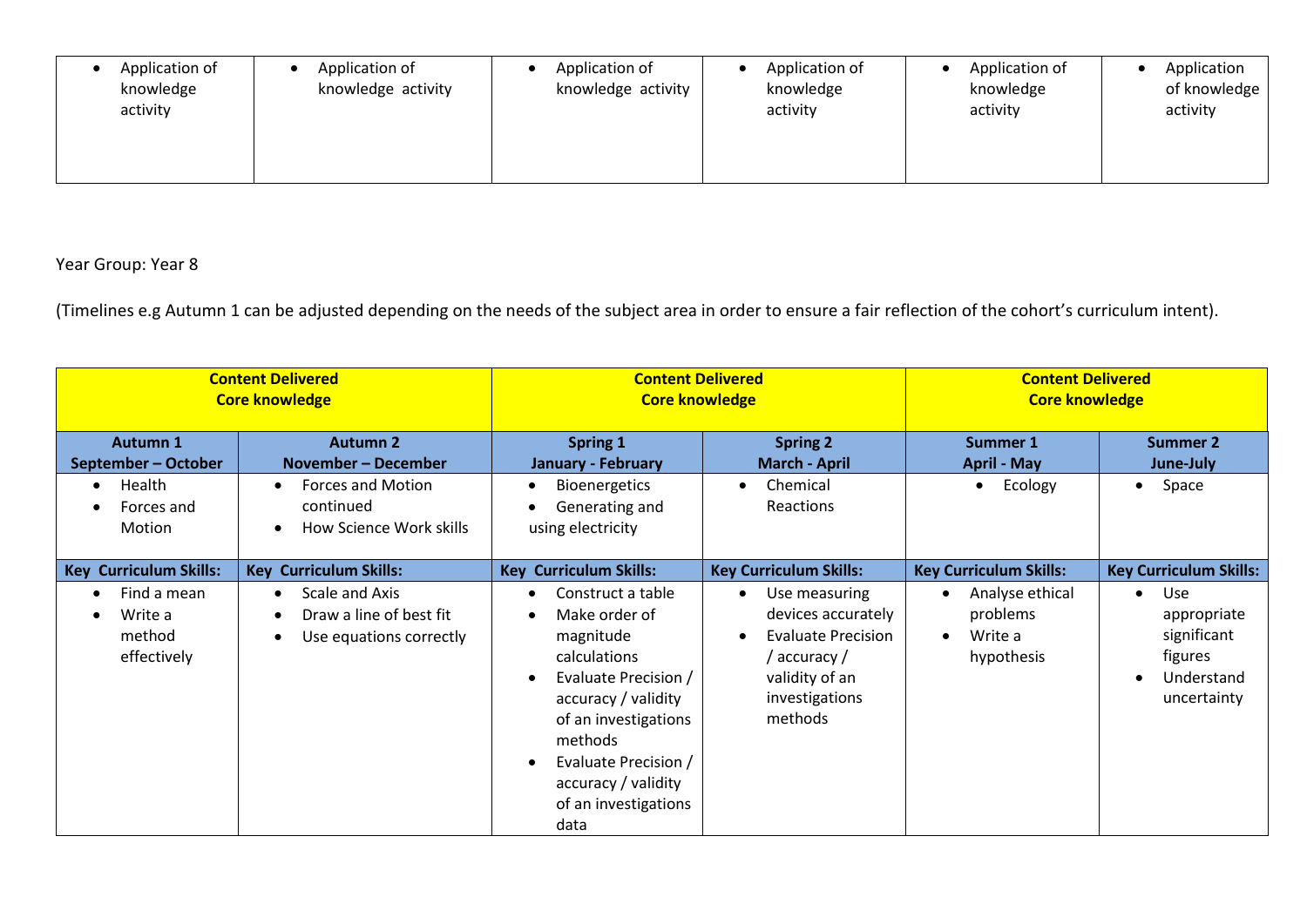| <b>Key Knowledge</b><br>(Cultural Capital and<br>Content):                                                                                                                                                                                                                                                                                                                                                      | <b>Key Knowledge (Cultural Capital</b><br>and Content):                                                                                                                                                                                                                                                                                                                                       | <b>Key Knowledge (Cultural</b><br><b>Capital and Content):</b>                                                                                                                                                                                                                                                                                                                                         | <b>Key Knowledge (Cultural</b><br><b>Capital and Content):</b>                                                                                                                                                                                                                                                                                                                                            | <b>Key Knowledge (Cultural</b><br><b>Capital and Content):</b>                                                                                                                                                                                                                                                                                                                                            | <b>Key Knowledge</b><br>(Cultural Capital and<br>Content):                                                                                                                                                                                                                                                                                                                                                         |
|-----------------------------------------------------------------------------------------------------------------------------------------------------------------------------------------------------------------------------------------------------------------------------------------------------------------------------------------------------------------------------------------------------------------|-----------------------------------------------------------------------------------------------------------------------------------------------------------------------------------------------------------------------------------------------------------------------------------------------------------------------------------------------------------------------------------------------|--------------------------------------------------------------------------------------------------------------------------------------------------------------------------------------------------------------------------------------------------------------------------------------------------------------------------------------------------------------------------------------------------------|-----------------------------------------------------------------------------------------------------------------------------------------------------------------------------------------------------------------------------------------------------------------------------------------------------------------------------------------------------------------------------------------------------------|-----------------------------------------------------------------------------------------------------------------------------------------------------------------------------------------------------------------------------------------------------------------------------------------------------------------------------------------------------------------------------------------------------------|--------------------------------------------------------------------------------------------------------------------------------------------------------------------------------------------------------------------------------------------------------------------------------------------------------------------------------------------------------------------------------------------------------------------|
| Students will develop<br>their ability to work<br>safely within a Science<br>laboratory<br>Students should be<br>able to extend the<br>knowledge gained<br>within Key Stage Two<br>and Year 7 to explain<br>scientific and every day<br>phenomenon linked to<br>health and Forces and<br>Motion.                                                                                                                | Students should be able to extend<br>the knowledge gained within Key<br>Stage Two and Year 7 to explain<br>scientific and every day<br>phenomenon linked to Forces and<br>Motion.                                                                                                                                                                                                             | Students should be able to<br>extend the knowledge<br>gained within Key Stage<br>Two and Year 7 to explain<br>scientific and every day<br>phenomenon linked to<br><b>Bioenergetics and</b><br>Generating and using<br>electricity.                                                                                                                                                                     | Students should be able to<br>extend the knowledge<br>gained within Key Stage<br>Two and Year 7 to explain<br>scientific and every day<br>phenomenon linked to<br><b>Chemical Reactions.</b>                                                                                                                                                                                                              | Students should be able<br>to extend the knowledge<br>gained within Key Stage<br>Two and Year 7 to<br>explain scientific and<br>every day phenomenon<br>linked to Ecology.                                                                                                                                                                                                                                | Students should be<br>able to extend the<br>knowledge gained<br>within Key Stage Two<br>and Year 7 to explain<br>scientific and every<br>day phenomenon<br>linked to Space.                                                                                                                                                                                                                                        |
| <b>Assessment:</b>                                                                                                                                                                                                                                                                                                                                                                                              | <b>Assessment:</b>                                                                                                                                                                                                                                                                                                                                                                            | <b>Assessment:</b>                                                                                                                                                                                                                                                                                                                                                                                     | <b>Assessment:</b>                                                                                                                                                                                                                                                                                                                                                                                        | <b>Assessment:</b>                                                                                                                                                                                                                                                                                                                                                                                        | Assessment:                                                                                                                                                                                                                                                                                                                                                                                                        |
| Bookwork will be<br>assessed using Classroom<br>monitor focussing of the<br>key skills identified<br>above.<br>In class assessment,<br>covering two topics made<br>up of three sections<br>covering recognition,<br>recall and application<br>skills<br>Educake homework's are<br>set in all topics and are<br>automatically marked.<br>Teachers then give<br>feedback based on their<br>areas for development. | Bookwork will be assessed using<br>Classroom monitor focussing of the<br>key skills identified above.<br>In class assessment, covering two<br>topics made up of three sections<br>covering recognition, recall and<br>application skills<br>Educake homework's are set in all<br>topics and are automatically marked.<br>Teachers then give feedback based<br>on their areas for development. | Bookwork will be assessed<br>using Classroom monitor<br>focussing of the key skills<br>identified above.<br>In class assessment, covering<br>two topics made up of three<br>sections covering recognition,<br>recall and application skills<br>Educake homework's are set<br>in all topics and are<br>automatically marked.<br>Teachers then give feedback<br>based on their areas for<br>development. | Bookwork will be assessed<br>using Classroom monitor<br>focussing of the key skills<br>identified above.<br>In class assessment, covering<br>two topics made up of three<br>sections covering<br>recognition, recall and<br>application skills<br>Educake homework's are set<br>in all topics and are<br>automatically marked.<br>Teachers then give feedback<br>based on their areas for<br>development. | Bookwork will be assessed<br>using Classroom monitor<br>focussing of the key skills<br>identified above.<br>In class assessment,<br>covering two topics made<br>up of three sections<br>covering recognition, recall<br>and application skills<br>Educake homework's are<br>set in all topics and are<br>automatically marked.<br>Teachers then give<br>feedback based on their<br>areas for development. | Bookwork will be<br>assessed using<br>Classroom monitor<br>focussing of the key<br>skills identified above.<br>In class assessment,<br>covering two topics<br>made up of three<br>sections covering<br>recognition, recall and<br>application skills<br>Educake homework's<br>are set in all topics and<br>are automatically<br>marked. Teachers then<br>give feedback based on<br>their areas for<br>development. |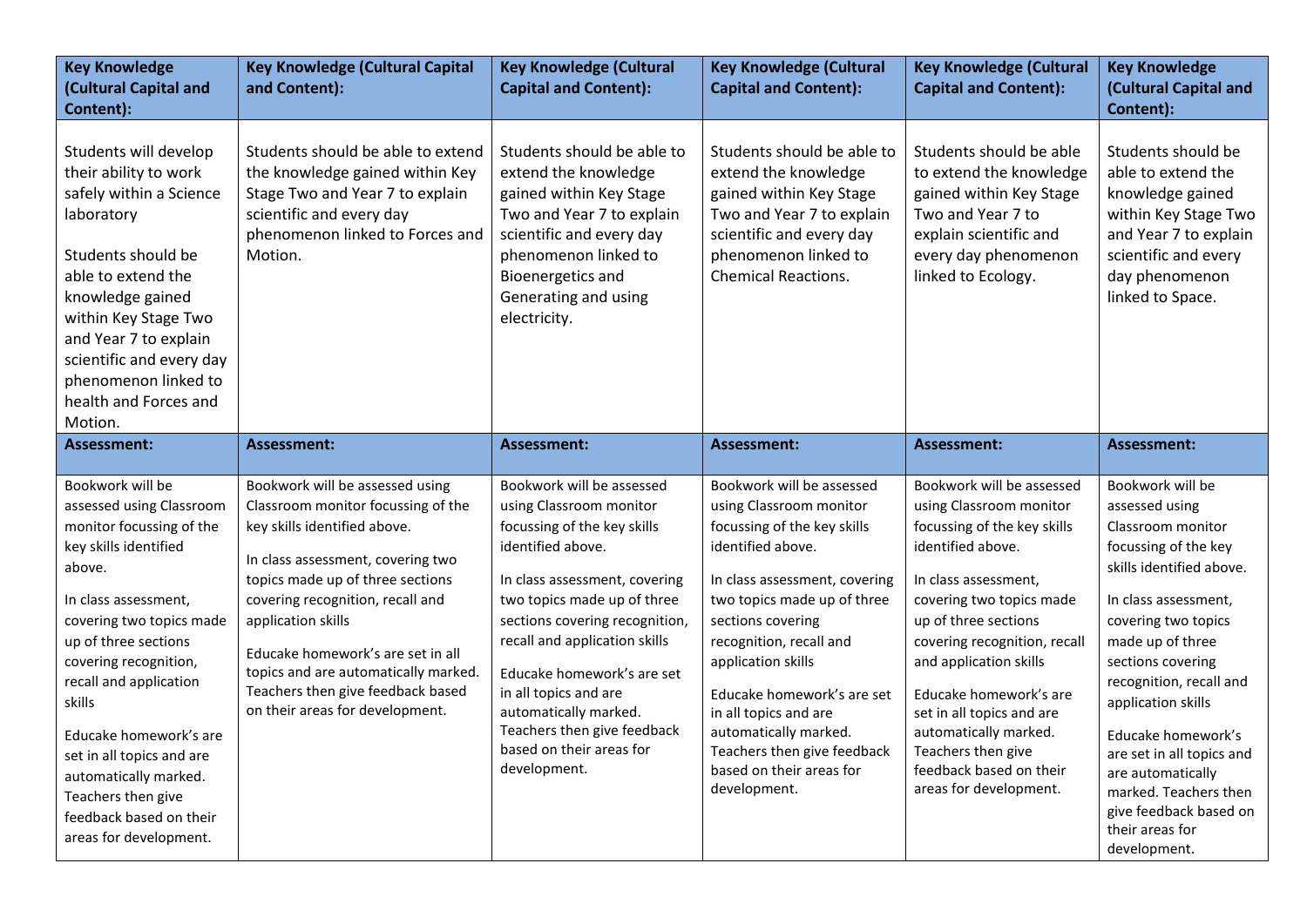| <b>Literacy Curriculum:</b>                                                                                                                                                                                                                                                                                                                                                                                                                                   | <b>Literacy Curriculum:</b>                                                                                                                                                                                                                                                                                                                                                                                                                          | <b>Literacy Curriculum:</b>                                                                                                                                                                                                                                                                                                                                                                                                                                | <b>Literacy Curriculum:</b>                                                                                                                                                                                                                                                                                                                                                                                                                                | <b>Literacy Curriculum:</b>                                                                                                                                                                                                                                                                                                                                                                                                                                  | <b>Literacy Curriculum:</b>                                                                                                                                                                                                                                                                                                                                                                                                                                   |
|---------------------------------------------------------------------------------------------------------------------------------------------------------------------------------------------------------------------------------------------------------------------------------------------------------------------------------------------------------------------------------------------------------------------------------------------------------------|------------------------------------------------------------------------------------------------------------------------------------------------------------------------------------------------------------------------------------------------------------------------------------------------------------------------------------------------------------------------------------------------------------------------------------------------------|------------------------------------------------------------------------------------------------------------------------------------------------------------------------------------------------------------------------------------------------------------------------------------------------------------------------------------------------------------------------------------------------------------------------------------------------------------|------------------------------------------------------------------------------------------------------------------------------------------------------------------------------------------------------------------------------------------------------------------------------------------------------------------------------------------------------------------------------------------------------------------------------------------------------------|--------------------------------------------------------------------------------------------------------------------------------------------------------------------------------------------------------------------------------------------------------------------------------------------------------------------------------------------------------------------------------------------------------------------------------------------------------------|---------------------------------------------------------------------------------------------------------------------------------------------------------------------------------------------------------------------------------------------------------------------------------------------------------------------------------------------------------------------------------------------------------------------------------------------------------------|
| First lesson in each unit<br>PP activity 2<br>consistently a literacy<br>link activity focussing<br>on key language and<br>subject specific<br>terminology.<br>Increase the use of<br>duel coding and<br>modelling to support<br>lower ability.<br>Tick off/ highlight<br>keywords on glossary<br>when used within<br>units.<br>Model extended<br>writing making use of<br>subject specific<br>language specific.<br>All topics include one<br>literacy based | First lesson in each unit PP<br>activity 2 consistently a literacy<br>link activity focussing on key<br>language and subject specific<br>terminology.<br>Increase the use of duel coding<br>and modelling to support lower<br>ability.<br>Tick off/ highlight keywords on<br>glossary when used within units.<br>Model extended writing making<br>use of subject specific language<br>specific.<br>All topics include one literacy<br>based homework | First lesson in each unit PP<br>activity 2 consistently a<br>literacy link activity<br>focussing on key language<br>and subject specific<br>terminology.<br>Increase the use of duel<br>coding and modelling to<br>support lower ability.<br>Tick off/ highlight keywords<br>on glossary when used<br>within units.<br>Model extended writing<br>making use of subject<br>specific language specific.<br>All topics include one<br>literacy based homework | First lesson in each unit PP<br>activity 2 consistently a<br>literacy link activity<br>focussing on key language<br>and subject specific<br>terminology.<br>Increase the use of duel<br>coding and modelling to<br>support lower ability.<br>Tick off/ highlight<br>keywords on glossary<br>when used within units.<br>Model extended writing<br>making use of subject<br>specific language specific.<br>All topics include one<br>literacy based homework | First lesson in each unit<br>PP activity 2 consistently<br>a literacy link activity<br>focussing on key<br>language and subject<br>specific terminology.<br>Increase the use of duel<br>coding and modelling to<br>support lower ability.<br>Tick off/highlight<br>keywords on glossary<br>when used within units.<br>Model extended writing<br>making use of subject<br>specific language<br>specific.<br>All topics include one<br>literacy based homework | First lesson in each<br>unit PP activity 2<br>consistently a literacy<br>link activity focussing<br>on key language and<br>subject specific<br>terminology.<br>Increase the use of<br>duel coding and<br>modelling to support<br>lower ability.<br>Tick off/ highlight<br>keywords on glossary<br>when used within<br>units.<br>Model extended<br>writing making use of<br>subject specific<br>language specific.<br>All topics include one<br>literacy based |
| homework                                                                                                                                                                                                                                                                                                                                                                                                                                                      |                                                                                                                                                                                                                                                                                                                                                                                                                                                      |                                                                                                                                                                                                                                                                                                                                                                                                                                                            |                                                                                                                                                                                                                                                                                                                                                                                                                                                            |                                                                                                                                                                                                                                                                                                                                                                                                                                                              | homework                                                                                                                                                                                                                                                                                                                                                                                                                                                      |
| <b>Home Learning</b>                                                                                                                                                                                                                                                                                                                                                                                                                                          | <b>Home Learning</b>                                                                                                                                                                                                                                                                                                                                                                                                                                 | <b>Home Learning</b>                                                                                                                                                                                                                                                                                                                                                                                                                                       | <b>Home Learning</b>                                                                                                                                                                                                                                                                                                                                                                                                                                       | <b>Home Learning</b>                                                                                                                                                                                                                                                                                                                                                                                                                                         | <b>Home Learning</b>                                                                                                                                                                                                                                                                                                                                                                                                                                          |
| Per topic the students<br>will be set:<br>Educake<br>Literacy task<br>(TBC)                                                                                                                                                                                                                                                                                                                                                                                   | Per topic the students will be set:<br>Educake<br>Literacy task (TBC)<br>Application of<br>$\bullet$<br>knowledge activity                                                                                                                                                                                                                                                                                                                           | Per topic the students will<br>be set:<br>Educake<br>Literacy task (TBC)<br>Application of<br>knowledge activity                                                                                                                                                                                                                                                                                                                                           | Per topic the students will<br>be set:<br>Educake<br>Literacy task<br>(TBC)                                                                                                                                                                                                                                                                                                                                                                                | Per topic the students<br>will be set:<br>Educake<br>Literacy task<br>(TBC)                                                                                                                                                                                                                                                                                                                                                                                  | Per topic the<br>students will be set:<br>Educake<br>Literacy task<br>(TBC)                                                                                                                                                                                                                                                                                                                                                                                   |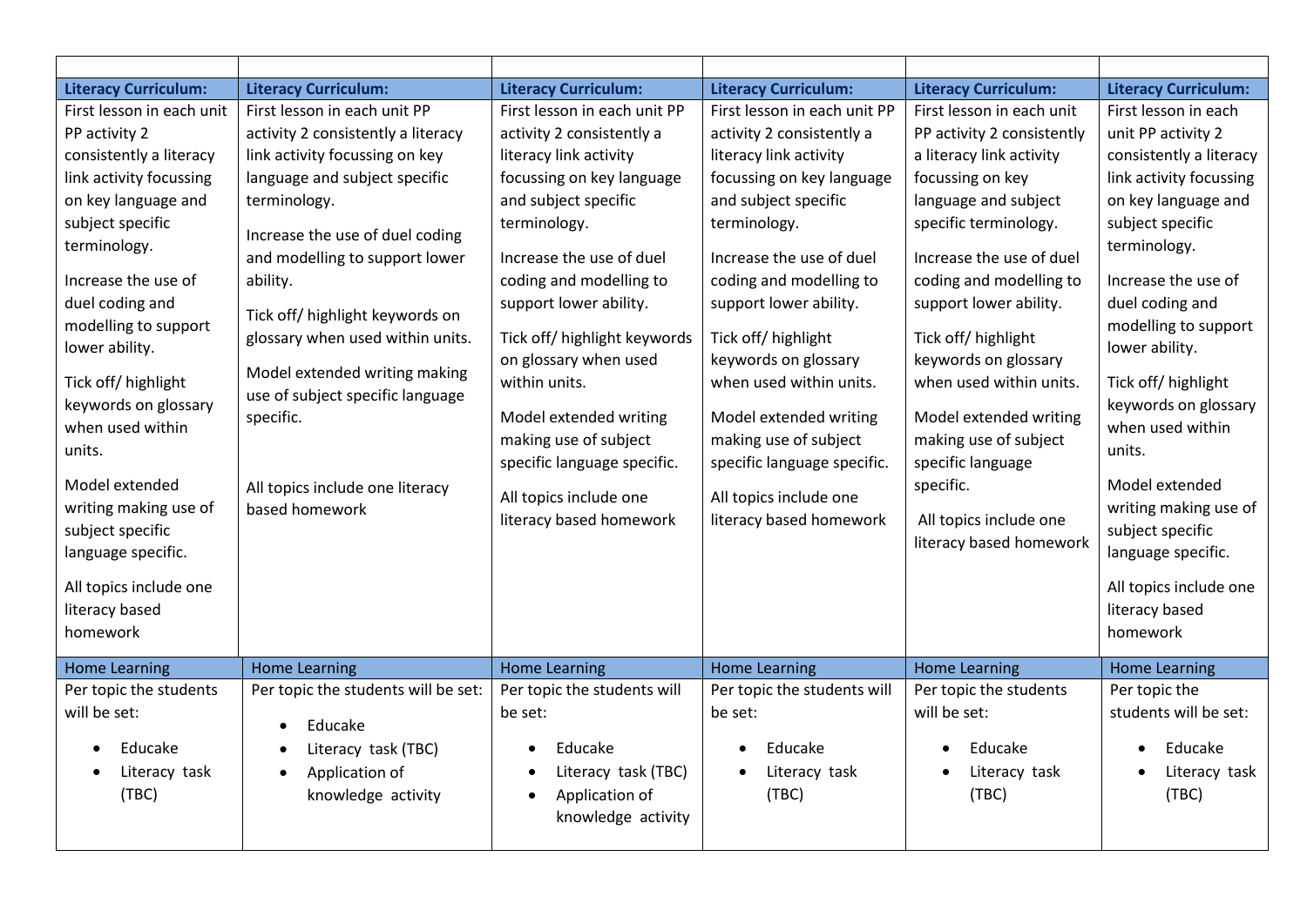| Application of<br>knowledge<br>activity |  | Application of<br>knowledge<br>activity | Application of<br>knowledge<br>activity | Application<br>of knowledge<br>activity |
|-----------------------------------------|--|-----------------------------------------|-----------------------------------------|-----------------------------------------|
|                                         |  |                                         |                                         |                                         |

| <b>Content Delivered</b><br><b>Core knowledge</b>                                                                                                                                                |                                                                                                                                                                                                                                                                                                                   | <b>Content Delivered</b><br><b>Core knowledge</b>                                                                                                                                                                                                                                                     |                                                                | <b>Content Delivered</b><br><b>Core knowledge</b>                                                                                                                                                        |                                                                                                                                                           |
|--------------------------------------------------------------------------------------------------------------------------------------------------------------------------------------------------|-------------------------------------------------------------------------------------------------------------------------------------------------------------------------------------------------------------------------------------------------------------------------------------------------------------------|-------------------------------------------------------------------------------------------------------------------------------------------------------------------------------------------------------------------------------------------------------------------------------------------------------|----------------------------------------------------------------|----------------------------------------------------------------------------------------------------------------------------------------------------------------------------------------------------------|-----------------------------------------------------------------------------------------------------------------------------------------------------------|
| Autumn 1<br>September - October                                                                                                                                                                  | <b>Autumn 2</b><br>November – December                                                                                                                                                                                                                                                                            | Spring 1<br><b>January - February</b>                                                                                                                                                                                                                                                                 | <b>Spring 2</b><br><b>March - April</b>                        | <b>Summer 1</b><br><b>April - May</b>                                                                                                                                                                    | Summer 2<br>June-July                                                                                                                                     |
| C8, C7, P1                                                                                                                                                                                       | B1, C9, C10                                                                                                                                                                                                                                                                                                       | C10 cont., B2, P2                                                                                                                                                                                                                                                                                     | B2 cont., P2<br><b>Revision</b>                                | <b>P5a, B3</b>                                                                                                                                                                                           | C1, Revision                                                                                                                                              |
| <b>Key Curriculum Skills:</b>                                                                                                                                                                    | <b>Key Curriculum Skills:</b>                                                                                                                                                                                                                                                                                     | <b>Key Curriculum Skills:</b>                                                                                                                                                                                                                                                                         | <b>Key Curriculum Skills:</b>                                  | <b>Key Curriculum Skills:</b>                                                                                                                                                                            | <b>Key Curriculum Skills:</b>                                                                                                                             |
| C8 - Identify variables for an<br>investigation.<br>C8 – Make Conclusions from<br>Data<br>P1 - Analyse Ethical<br>problems.<br>P1 Jistify Choice of<br>Equipment<br>P1 - Use Equations Correctly | B1 - Making Prediction<br>B1 - Using Measuring Devises<br>Accurately<br>B1 - Evaluate Precision, Accuracy,<br>validity of investigation methods.<br>B1 - Use appropriate significant<br>figures.<br>C9 & C10 - Interpret Graphs<br>$C9$ – Explain the value of peer<br>review.<br>C10 - Analyse ethical problems. | B2 - Interpret Graphs, Diagrams or charts.<br>B2 – Write a Hypothesis<br>B2 - Evaluate Precision, Accuracy, validity of investigation data.<br>B2 - Construct a table.<br>P2 - Identify variables for an investigation.<br>P <sub>2</sub> - Draw a line of best fit.<br>P2 - Use equations correctly. |                                                                | P5a - Plot a line Graph.<br>$P5a - Use equations$<br>correctly<br>P5a - Use the correct SI<br><b>Units for Values</b><br>B3 - Analyse Ethical<br>Problems<br>$B3 -$ Explain the value of<br>peer review. | C1 - Explain the value of a peer<br>review.<br>$C1 - Write a method effectively.$<br>$C1 -$ Use of scientific vocabulary,<br>terminology and definitions. |
| <b>Key Knowledge</b><br><b>Cultural Capital and</b><br>Content):                                                                                                                                 | <b>Key Knowledge (Cultural</b><br><b>Capital and Content):</b>                                                                                                                                                                                                                                                    | <b>Key Knowledge (Cultural</b><br><b>Capital and Content):</b>                                                                                                                                                                                                                                        | <b>Key Knowledge (Cultural</b><br><b>Capital and Content):</b> | <b>Key Knowledge</b><br>(Cultural Capital and<br>Content):                                                                                                                                               | <b>Key Knowledge (Cultural</b><br><b>Capital and Content):</b>                                                                                            |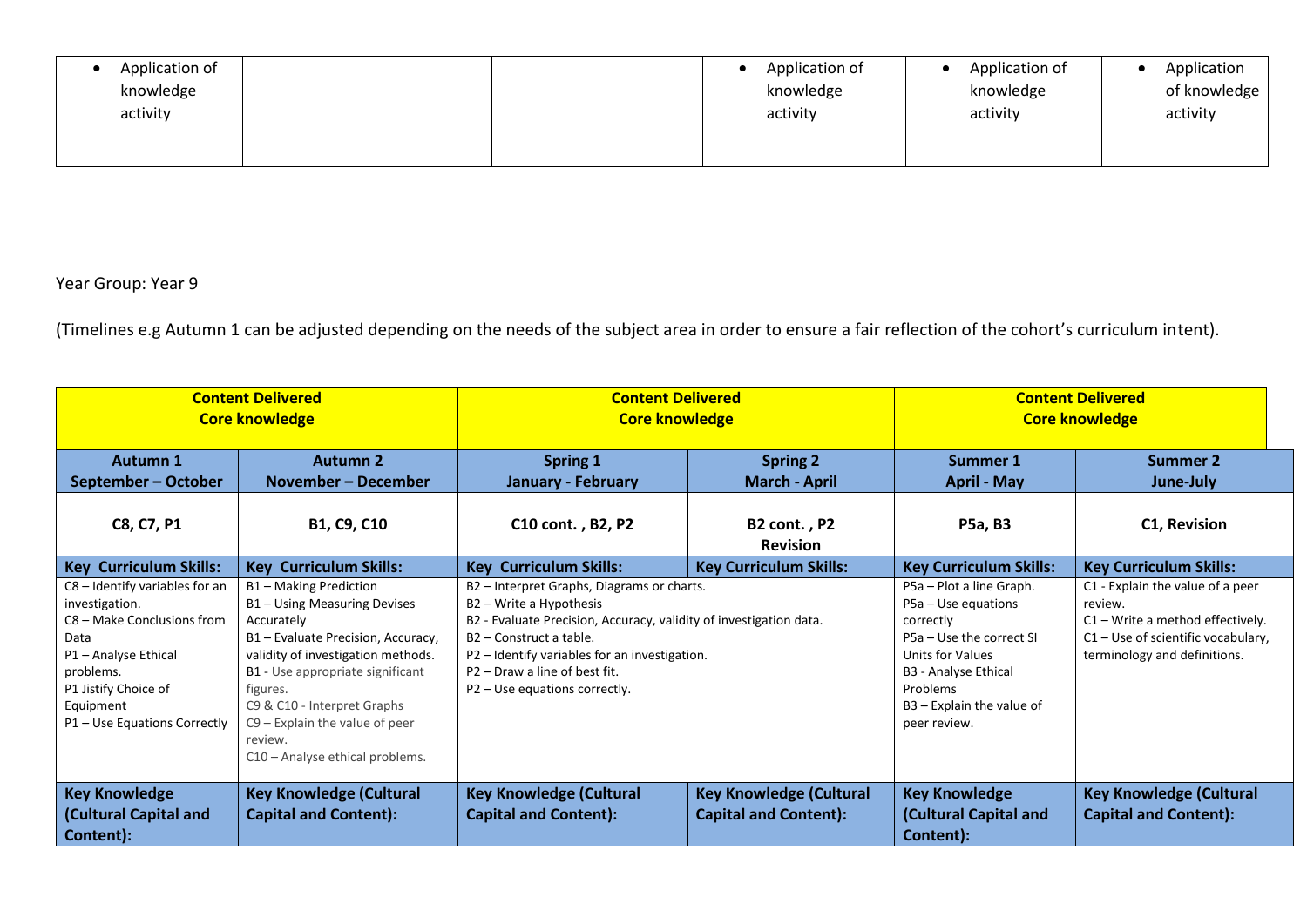| C8 - Chemical Analysis<br>Chromatography<br>$\bullet$<br><b>Gas Tests</b>                                                                                                                                                                                                                                                                                                                                                                                                                                                      | B1-Cell biology<br>Cells structure                                                                                                                                                                                                                                                                                                                                                                                                                                                                                                                                                                                                                                 | <b>B2</b> -Organisation<br>Cell, Tissue, Organ, Organ Systems and Organisms                                                                                                                                                                                                                                                                                                                                                                                                            |                                                                                               | P5a - Forces<br>Representing and<br>$\bullet$<br>resloving forces                                                                                                                                                                                                                                                                                                                                                                                                                                                                                                                                                                                                                                                   | C1 - Atomic Structure<br>Atomic structure                                                                                            |
|--------------------------------------------------------------------------------------------------------------------------------------------------------------------------------------------------------------------------------------------------------------------------------------------------------------------------------------------------------------------------------------------------------------------------------------------------------------------------------------------------------------------------------|--------------------------------------------------------------------------------------------------------------------------------------------------------------------------------------------------------------------------------------------------------------------------------------------------------------------------------------------------------------------------------------------------------------------------------------------------------------------------------------------------------------------------------------------------------------------------------------------------------------------------------------------------------------------|----------------------------------------------------------------------------------------------------------------------------------------------------------------------------------------------------------------------------------------------------------------------------------------------------------------------------------------------------------------------------------------------------------------------------------------------------------------------------------------|-----------------------------------------------------------------------------------------------|---------------------------------------------------------------------------------------------------------------------------------------------------------------------------------------------------------------------------------------------------------------------------------------------------------------------------------------------------------------------------------------------------------------------------------------------------------------------------------------------------------------------------------------------------------------------------------------------------------------------------------------------------------------------------------------------------------------------|--------------------------------------------------------------------------------------------------------------------------------------|
| <b>CC Link to</b><br>C.S.I.<br>$\bullet$                                                                                                                                                                                                                                                                                                                                                                                                                                                                                       | Specialised cells<br>Microscopy                                                                                                                                                                                                                                                                                                                                                                                                                                                                                                                                                                                                                                    | Digestion and enzymes<br>Nutrition and food tests                                                                                                                                                                                                                                                                                                                                                                                                                                      |                                                                                               | Weight gravity<br>$\bullet$<br>work                                                                                                                                                                                                                                                                                                                                                                                                                                                                                                                                                                                                                                                                                 | Elements, compounds<br>and Mixtures                                                                                                  |
| <b>C7 - Organic Chemistry</b><br>Hydrocarbons<br>Cracking<br>Fractional<br>distillation<br><b>CC Link to understanding</b><br>where fuel and<br>$\bullet$<br>plastics come from<br>ethical issues<br>$\bullet$<br>linked to this.<br>P1-Energy<br>Energy stores and<br>$\bullet$<br>transfers<br>SHC<br>Energy resources /<br>generating<br>electricity<br>Renewable and<br>non renewable<br>energy resources<br><b>CC Link to</b><br>Ethics of energy<br>$\bullet$<br>sources<br>Efficiency and<br>$\bullet$<br>wasted energy | Stem cells<br>Transport in Cells<br>$\bullet$<br><b>CC Link to:</b><br>ethics and development<br>of stem cells.<br>Comparing use scientific<br>$\bullet$<br>equipment<br>C9 - Chemistry of Atmosphere<br>Evolution of atmosphere<br>Greenhouse gases and<br>climate change<br><b>CC Link to</b><br>Climate change debate<br>Ethics of human<br>behaviours and pollution<br>C10 - Using Resources<br>Finite and renewable<br>resources.<br>Reuse and recycle.<br>Potable water.<br>$\bullet$<br><b>CC Link to</b><br>Understanding why it is<br>important not to waste<br>resources.<br>Understanding the<br>$\bullet$<br>impact of human activity<br>on our planet | Breathing system<br>Circulatory system<br>$\bullet$<br>Non communicable diseases<br>$\bullet$<br><b>CC Link to</b><br>Understanding of how body work<br>$\bullet$<br>Healthy eating<br>Health and welfare<br>$\bullet$<br>P2 - Electricity<br>Circuits<br>$\bullet$<br>Resistance<br>Electricity at home<br><b>National Grid</b><br>$\bullet$<br><b>CC Link to</b><br><b>Electrical safety</b><br>Wiring plug and using fuses<br>$\bullet$<br>Careers link to electrician<br>$\bullet$ |                                                                                               | Hookes Law<br>$\bullet$<br><b>CC Link to</b><br>Understanding<br>$\bullet$<br>how the universe<br>interacts.<br>Links to<br>$\bullet$<br>engineering as a<br>career<br>B3 - Infection and response<br>Communicable<br>$\bullet$<br>diseases<br>Pathogens<br>Vaccines<br>Drug development<br>$\bullet$<br><b>CC Link to</b><br>Scientific method,<br>$\bullet$<br>vaccine and drug<br>development<br>Pandemic<br>$\bullet$<br>management<br>reducing spread of<br>$\bullet$<br>disease<br>Understanding of<br>$\bullet$<br>how body protects<br>against infection.<br>Ethics of<br>$\bullet$<br>vaccination<br>Ethics of testing<br>$\bullet$<br>and drug<br>development<br>Understanding<br>$\bullet$<br>statistics | $C1$ – History of the atom<br>C1 - Periodic table<br>Both have CC Link to<br>Development of scientific<br>$\bullet$<br>understanding |
| <b>Assessment:</b>                                                                                                                                                                                                                                                                                                                                                                                                                                                                                                             | Assessment:                                                                                                                                                                                                                                                                                                                                                                                                                                                                                                                                                                                                                                                        | <b>Assessment:</b>                                                                                                                                                                                                                                                                                                                                                                                                                                                                     | <b>Assessment:</b>                                                                            | <b>Assessment:</b>                                                                                                                                                                                                                                                                                                                                                                                                                                                                                                                                                                                                                                                                                                  | <b>Assessment:</b>                                                                                                                   |
| <b>Classroom Monitor-</b><br>Assessment of Class work,<br>looking at key skills listed<br>above.                                                                                                                                                                                                                                                                                                                                                                                                                               | <b>Classroom Monitor-</b><br>Assessment of Class work, looking<br>at key skills listed above.                                                                                                                                                                                                                                                                                                                                                                                                                                                                                                                                                                      | <b>Classroom Monitor-</b><br>Assessment of Class work, looking at<br>key skills listed above.                                                                                                                                                                                                                                                                                                                                                                                          | <b>Classroom Monitor-</b><br>Assessment of Class work,<br>looking at key skills listed above. | <b>Classroom Monitor-</b><br>Assessment of Class work,<br>looking at key skills listed<br>above.                                                                                                                                                                                                                                                                                                                                                                                                                                                                                                                                                                                                                    | <b>Classroom Monitor-</b><br>Assessment of Class work, looking<br>at key skills listed above.                                        |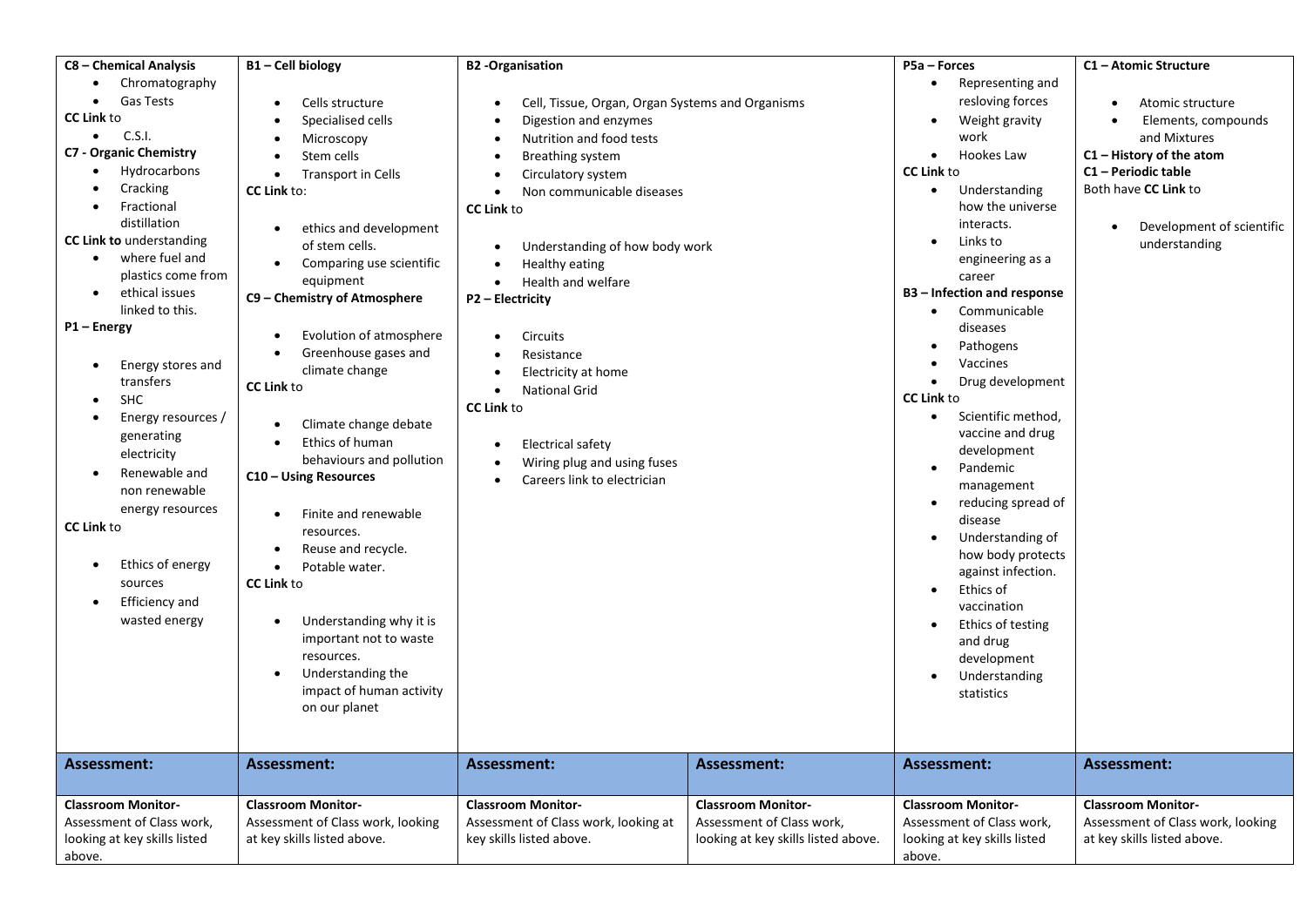| End of topic test -<br>20 mark recall / recognition<br>/ Literacy test<br>Peer mark or MS Forms<br>Educake HWK on -<br>$\bullet$ C8 & C7<br>P1<br>$\bullet$                                                                                                                                                                                                                                          | End of topic test -<br>20 mark recall / recognition /<br>Literacy test<br>Peer mark or MS Forms<br><b>Educake HWK on -</b><br>C9 & C10<br>$\bullet$<br><b>B1</b><br>$\bullet$<br>Test: Exam style (1b Week 1)<br>Teacher marked.<br>C8<br>$\bullet$<br>C7<br>$\bullet$<br><b>P1</b><br>$\bullet$ | End of topic test -<br>20 mark recall / recognition /<br>Literacy test<br>Peer mark or MS Forms<br>Educake HWK on -<br>B1 & P1<br>$\bullet$<br>C7, C8, C9, C10<br>$\bullet$ | End of topic test -<br>20 mark recall / recognition /<br>Literacy test<br>Peer mark or MS Forms<br>Educake HWK on -<br><b>B2</b><br>$\bullet$<br>P <sub>2</sub><br>$\bullet$<br>Test: Exam style (2b Week 4)<br>Teacher marked.<br>C <sub>9</sub><br>$\bullet$<br>C10<br><b>B1</b><br><b>B2</b><br>P <sub>2</sub><br>$\bullet$ | End of topic test -<br>20 mark recall / recognition<br>/ Literacy test<br>Peer mark or MS Forms<br><b>Educake HWK on -</b><br>P <sub>5a</sub><br>$\bullet$<br>B <sub>3</sub><br>$\bullet$ | End of topic test -<br>20 mark recall / recognition /<br>Literacy test<br>Peer mark or MS Forms<br><b>Educake HWK on -</b><br>C1<br>$\bullet$<br>• Year 9 Review<br>Test: Exam style (2b Week 5?)<br>Teacher marked.<br>B1, B2, B3<br>$\bullet$<br>C7, C8, C9, C10<br>P1, P2, P5a |
|------------------------------------------------------------------------------------------------------------------------------------------------------------------------------------------------------------------------------------------------------------------------------------------------------------------------------------------------------------------------------------------------------|--------------------------------------------------------------------------------------------------------------------------------------------------------------------------------------------------------------------------------------------------------------------------------------------------|-----------------------------------------------------------------------------------------------------------------------------------------------------------------------------|--------------------------------------------------------------------------------------------------------------------------------------------------------------------------------------------------------------------------------------------------------------------------------------------------------------------------------|-------------------------------------------------------------------------------------------------------------------------------------------------------------------------------------------|-----------------------------------------------------------------------------------------------------------------------------------------------------------------------------------------------------------------------------------------------------------------------------------|
| <b>Literacy Curriculum:</b>                                                                                                                                                                                                                                                                                                                                                                          | <b>Literacy Curriculum:</b>                                                                                                                                                                                                                                                                      | <b>Literacy Curriculum:</b>                                                                                                                                                 | <b>Literacy Curriculum:</b>                                                                                                                                                                                                                                                                                                    | <b>Literacy Curriculum:</b>                                                                                                                                                               | <b>Literacy Curriculum:</b>                                                                                                                                                                                                                                                       |
| Starter Each unit to start<br>with Key word discussion /<br>activity.<br>Lesson content Modelling of<br>exam questions modelling<br>command words and Key<br>words.<br>Use of dual coding to<br>support lower ability<br>students.<br>Plenary - Tick off the key<br>words from the glossary that<br>were used in the lesson.<br>End of topic - Key word<br>definitions and correct use<br>in context | See Autumn 1<br><b>Details TBC</b>                                                                                                                                                                                                                                                               | See Autumn 1<br><b>Details TBC</b>                                                                                                                                          | See Autumn 1<br><b>Details TBC</b>                                                                                                                                                                                                                                                                                             | See Autumn 1<br><b>Details TBC</b>                                                                                                                                                        | See Autumn 1<br><b>Details TBC</b>                                                                                                                                                                                                                                                |
| <b>Home Learning</b>                                                                                                                                                                                                                                                                                                                                                                                 | <b>Home Learning</b>                                                                                                                                                                                                                                                                             | <b>Home Learning</b>                                                                                                                                                        | <b>Home Learning</b>                                                                                                                                                                                                                                                                                                           | <b>Home Learning</b>                                                                                                                                                                      | <b>Home Learning</b>                                                                                                                                                                                                                                                              |
| Each teacher to set.<br>1 - Literacy task TBC                                                                                                                                                                                                                                                                                                                                                        | Each teacher to set.<br>1 - Literacy task TBC                                                                                                                                                                                                                                                    | Each teacher to set.<br>1 - Literacy task TBC<br>2 - Teams: Exam Question on either                                                                                         | Each teacher to set.<br>1 - Literacy task TBC                                                                                                                                                                                                                                                                                  | Each teacher to set.<br>1 - Literacy task TBC                                                                                                                                             | Each teacher to set.<br>1 - Literacy task TBC                                                                                                                                                                                                                                     |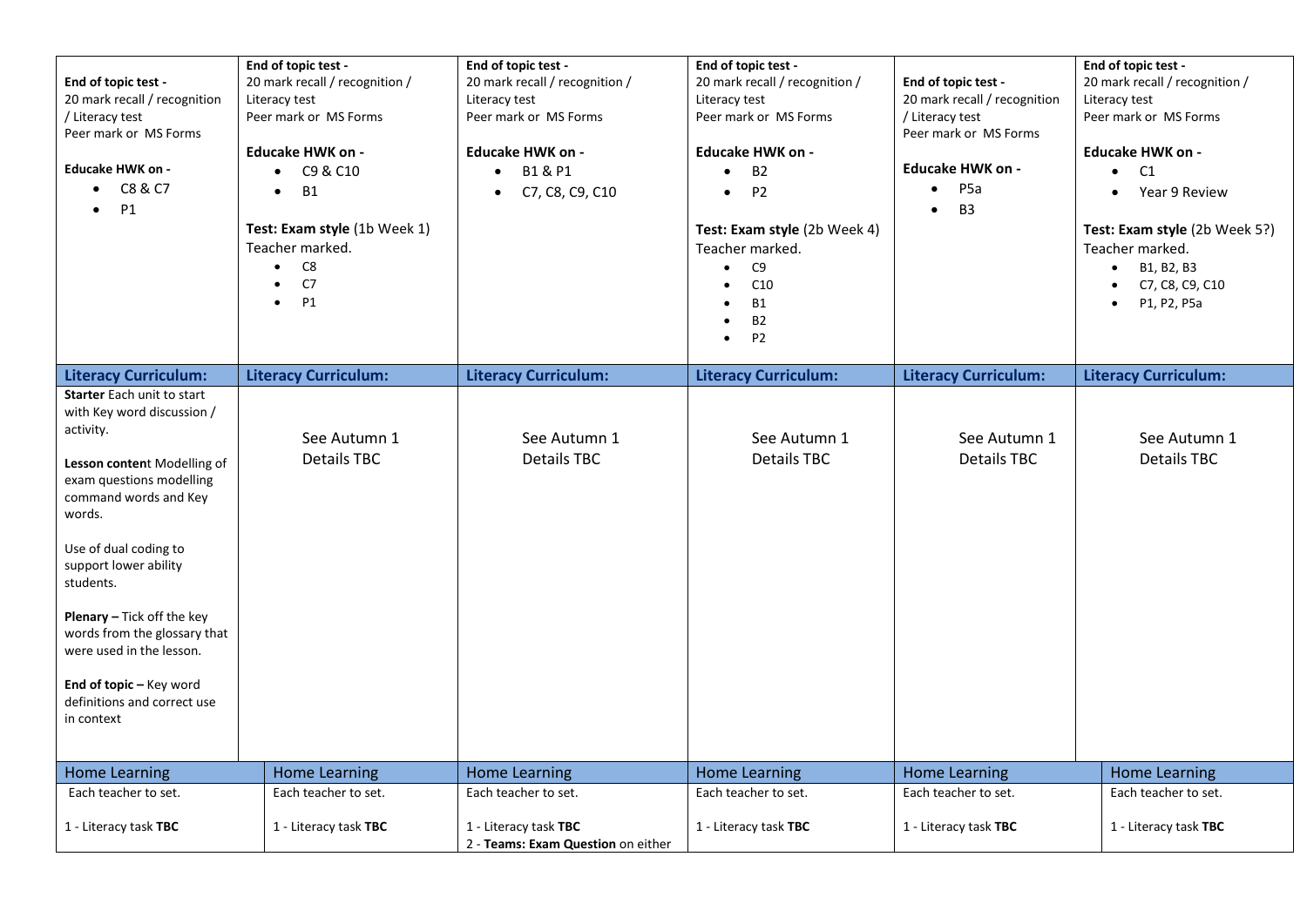| 2 - Teams: Exam Question on        | 2 - Teams: Exam Question on | $\bullet$ P1                | 2 - Teams: Exam Question on | 2 - Teams: Exam Question on   | 2 - Teams: Exam Question on |
|------------------------------------|-----------------------------|-----------------------------|-----------------------------|-------------------------------|-----------------------------|
| either                             | either                      | C7 or C8                    | either                      | either                        | either                      |
| C7 or C8<br>$\bullet$              | - B1<br>$\bullet$           | 3 - Educake HWK on either - | <b>B2</b><br>$\bullet$      | P <sub>5</sub> a<br>$\bullet$ | C1<br>$\bullet$             |
| P1<br>$\bullet$                    | C9 or C10                   | C8 & C7                     | P <sub>2</sub><br>٠         | B <sub>3</sub><br>$\bullet$   | 3 - Educake HWK on either - |
| 3 - <b>Educake HWK</b> on either - | 3 - Educake HWK on either - | $\bullet$ P1                | - Educake HWK on either -   | 3 - Educake HWK on either -   | C1<br>٠                     |
| C8 & C7                            | C9 & C10                    |                             | B <sub>2</sub>              | P <sub>5</sub> a<br>$\bullet$ | Year 9 full review          |
| P1<br>$\bullet$                    | B1<br>$\bullet$             |                             | P <sub>2</sub><br>$\bullet$ | B <sub>3</sub><br>$\bullet$   |                             |
|                                    |                             |                             |                             |                               |                             |
|                                    |                             |                             |                             |                               |                             |
|                                    |                             |                             |                             |                               |                             |

| <b>Content Delivered</b><br>Core knowledge |                              | <b>Content Delivered</b><br>Core knowledge |                              | <b>Content Delivered</b><br>Core knowledge |                                  |
|--------------------------------------------|------------------------------|--------------------------------------------|------------------------------|--------------------------------------------|----------------------------------|
|                                            |                              |                                            |                              |                                            |                                  |
| Autumn 1                                   | Autumn 2                     | Spring 1                                   | Spring 2                     | Summer 1                                   | Summer 2                         |
| September - October                        | November - December          | January - February                         | March - April                | April - May                                | June-July                        |
| <b>C2, P5b</b>                             | <b>Revision B6, C5</b>       | <b>B6 cont., C6</b>                        | <b>B5, P3</b>                | <b>P7, C3</b>                              | <b>Revision of Year 9 and 10</b> |
| Key Curriculum Skills:                     | Key Curriculum Skills:       | Key Curriculum Skills:                     | Key Curriculum Skills:       | <b>Key Curriculum Skills:</b>              | Key Curriculum Skills:           |
| C <sub>2</sub> – Use of Scientific         | B6 - Analyse ethical         | B6 - Analyse ethical                       | B5 - Interpret Graphs/       | P7 - Identify variables for an             |                                  |
| vocabulary, terminology and                | problems                     | problems                                   | Diagrams / Charts            | investigation                              | Year 9 and Year 10 content       |
| definitions of key words                   | B6 – Plot a bar chart        | B6 – Plot a bar chart                      | B5 – Write a method          | $C3 - Use equations correctly$             | review                           |
| P5b - Plot a line graph                    | $C5 -$ Use measuring devices | $C6$ – Identify variables for an           | effectively                  |                                            | B1, B2, B3, B5, B6               |
| $P5b - Use equations$                      | accurately                   | investigation                              | P3 – Write a risk assessment |                                            | C1, C2, C3, C5, C7, C8, C9,      |
| Correctly                                  | C5 – Scale an Axis           | $C6 -$ Justify choice of                   | P3 - Justify choice of       |                                            | C10                              |
| P5b – Use the correct SI unit              | C5 - Plot a line Graph       | equipment                                  | Equipment                    |                                            | P1, P2, P3, P5, P7,              |
| for values                                 | $C5 - Use appropriate$       | $C6 - Use measuring devices$               | P3-Use measuring devices     |                                            |                                  |
|                                            | significant figures          | accurately                                 | accurately                   |                                            |                                  |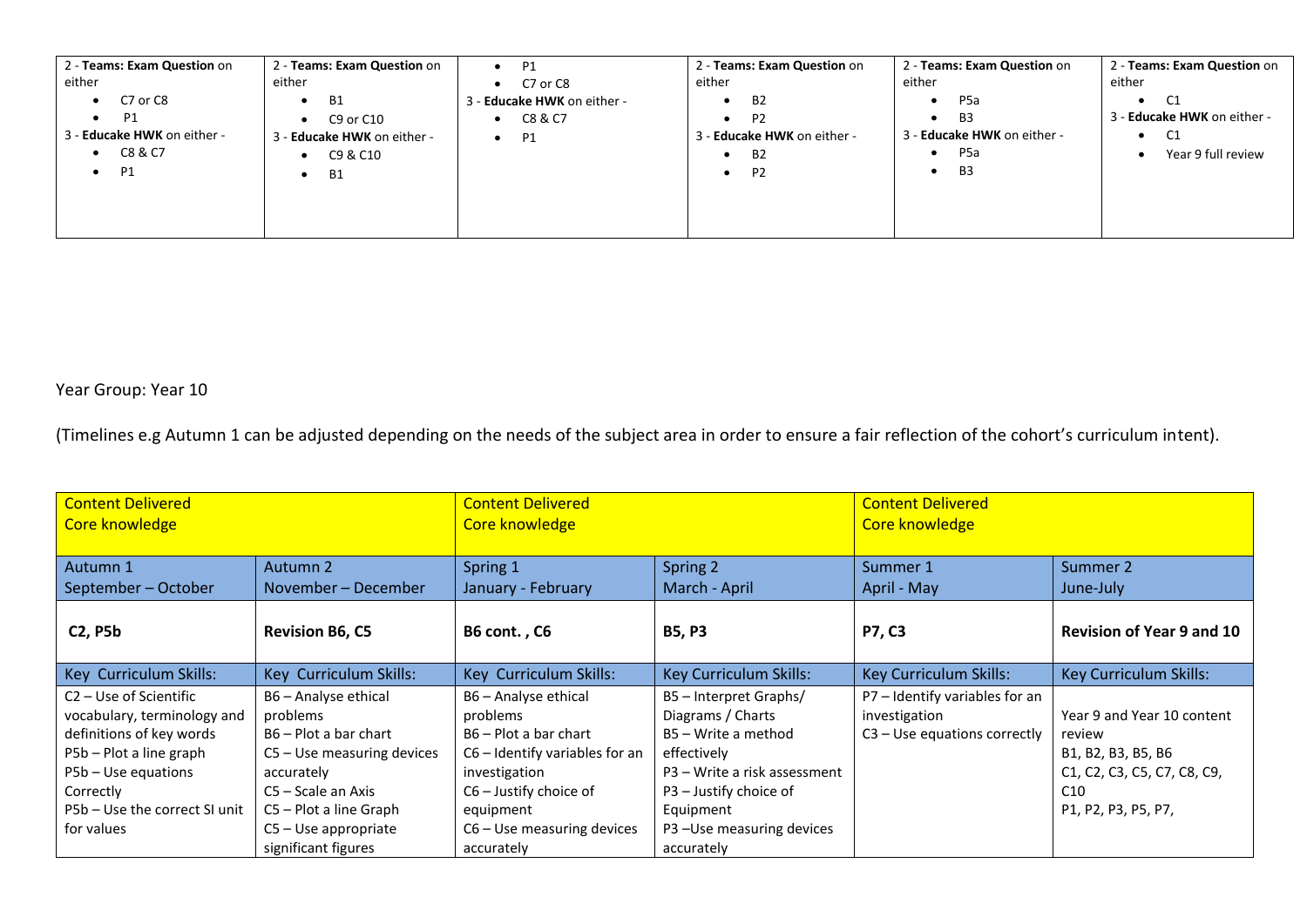|                                                                                                  |                                                                                                                |                                                                                                                                                             | P3 - Use equations Correctly                                                                     |                                                                                                  |                                                                                                                         |
|--------------------------------------------------------------------------------------------------|----------------------------------------------------------------------------------------------------------------|-------------------------------------------------------------------------------------------------------------------------------------------------------------|--------------------------------------------------------------------------------------------------|--------------------------------------------------------------------------------------------------|-------------------------------------------------------------------------------------------------------------------------|
| Key Knowledge (Cultural<br>Capital and Content):                                                 | Key Knowledge (Cultural<br>Capital and Content):                                                               | Key Knowledge (Cultural<br>Capital and Content):                                                                                                            | Key Knowledge (Cultural<br><b>Capital and Content):</b>                                          | Key Knowledge (Cultural<br>Capital and Content):                                                 | Key Knowledge (Cultural<br>Capital and Content):                                                                        |
| C2 - Bonding, Structure and<br>Properties of Matter<br>P5b - Applied Forces                      | B6 - Inheritance, Variation<br>and Evolution<br>C5 - Energy Changes                                            | B6 Cont. - Inheritance,<br>Variation and Evolution<br>C6-The Rate and Extent of<br>Chemical change                                                          | B5 - Homeostasis and<br>Response<br>P3 - Particle Model of<br>Matter                             | P7 - Magnetism and<br>Electromagnetism<br>C3 - Quantitative Chemistry                            | Year 9 and Year 10 content<br>review<br>B1, B2, B3, B5, B6<br>C1, C2, C3, C5, C7, C8, C9,<br>C10<br>P1, P2, P3, P5, P7, |
| Assessment:                                                                                      | Assessment:                                                                                                    | Assessment:                                                                                                                                                 | Assessment:                                                                                      | Assessment:                                                                                      | Assessment:                                                                                                             |
| <b>Classroom Monitor-</b><br>Assessment of Class work,<br>looking at key skills listed<br>above. | <b>Classroom Monitor-</b><br>Assessment of Class work,<br>looking at key skills listed<br>above.               | <b>Classroom Monitor-</b><br>Assessment of Class work,<br>looking at key skills listed<br>above.                                                            | <b>Classroom Monitor-</b><br>Assessment of Class work,<br>looking at key skills listed<br>above. | <b>Classroom Monitor-</b><br>Assessment of Class work,<br>looking at key skills listed<br>above. | <b>Classroom Monitor-</b><br>Assessment of Class work,<br>looking at key skills listed<br>above.                        |
| End of topic test -<br>20 mark recall /<br>recognition / Literacy test<br>Peer mark or MS Forms  | End of topic test -<br>20 mark recall / recognition<br>/ Literacy test<br>Peer mark or MS Forms                | End of topic test -<br>20 mark recall / recognition<br>/ Literacy test<br>Peer mark or MS Forms                                                             | End of topic test -<br>20 mark recall / recognition<br>/ Literacy test<br>Peer mark or MS Forms  | End of topic test -<br>20 mark recall / recognition<br>/ Literacy test<br>Peer mark or MS Forms  | End of topic test -<br>20 mark recall / recognition<br>/ Literacy test<br>Peer mark or MS Forms                         |
| <b>Educake HWK on -</b>                                                                          | <b>Educake HWK on -</b>                                                                                        | <b>Educake HWK on -</b>                                                                                                                                     | <b>Educake HWK on -</b>                                                                          | <b>Educake HWK on -</b>                                                                          | <b>Educake HWK on -</b>                                                                                                 |
| C <sub>2</sub><br>P <sub>5</sub> b                                                               | $\bullet$ C5                                                                                                   | <b>B6</b><br>$\bullet$<br>C6                                                                                                                                | <b>B5</b><br><b>B3</b>                                                                           | P7<br>$\bullet$<br>C <sub>3</sub>                                                                | Year 10 Review<br>Year 9 Review                                                                                         |
|                                                                                                  | Test: Exam style (1b Week 3<br>TBC)<br>Teacher marked.<br>C <sub>2</sub><br>C <sub>5</sub><br>P <sub>5</sub> b | Test: Exam style (2a Week 7<br>TBC)<br>Teacher marked.<br><b>B6</b><br>C <sub>2</sub><br>C <sub>5</sub><br>C6<br>$\bullet$<br>P <sub>5</sub> b<br>$\bullet$ |                                                                                                  |                                                                                                  | Test: Exam style (3b Week 3<br>TBC)<br>All Year 9 content<br>All year 10 content                                        |
| <b>Literacy Curriculum:</b>                                                                      | <b>Literacy Curriculum:</b>                                                                                    | <b>Literacy Curriculum:</b>                                                                                                                                 | <b>Literacy Curriculum:</b>                                                                      | <b>Literacy Curriculum:</b>                                                                      | <b>Literacy Curriculum:</b>                                                                                             |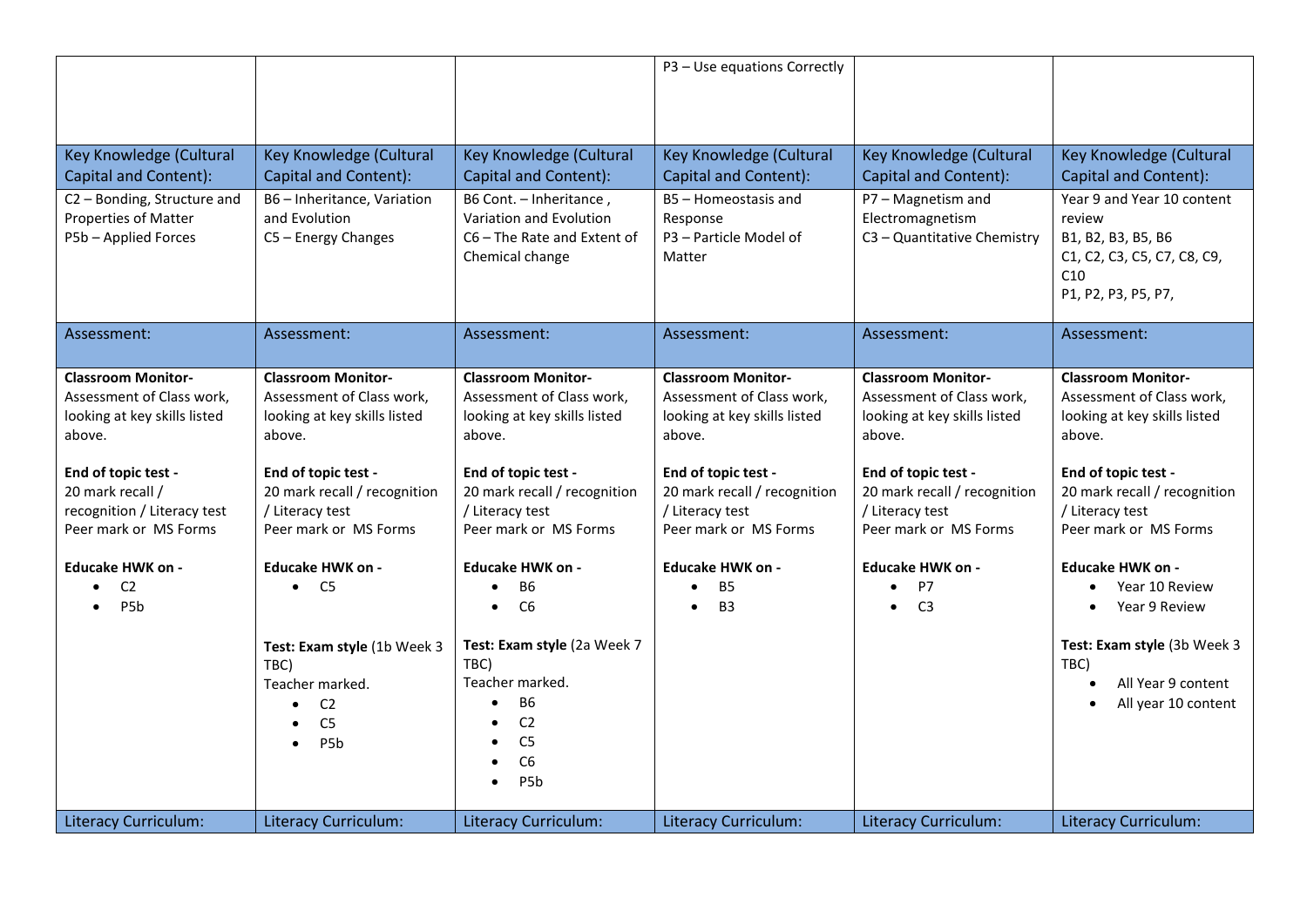| Starter Each unit to start with<br>Key word discussion / activity.<br>Lesson content Modelling of<br>exam questions modelling<br>command words and<br>Key words.<br>Use of dual coding to support<br>lower ability students.<br><b>Plenary - Tick off the key words</b><br>from the glossary that were<br>used in the lesson. | See Autumn 1<br><b>Details TBC</b>                                                                                                                            | See Autumn 1<br><b>Details TBC</b>                                                                                                               | See Autumn 1<br><b>Details TBC</b>                                                                                                  | See Autumn 1<br><b>Details TBC</b>                                                                                                              | See Autumn 1<br><b>Details TBC</b>                                                                                               |
|-------------------------------------------------------------------------------------------------------------------------------------------------------------------------------------------------------------------------------------------------------------------------------------------------------------------------------|---------------------------------------------------------------------------------------------------------------------------------------------------------------|--------------------------------------------------------------------------------------------------------------------------------------------------|-------------------------------------------------------------------------------------------------------------------------------------|-------------------------------------------------------------------------------------------------------------------------------------------------|----------------------------------------------------------------------------------------------------------------------------------|
| End of topic - Key word<br>definitions and correct use in<br>context                                                                                                                                                                                                                                                          |                                                                                                                                                               |                                                                                                                                                  |                                                                                                                                     |                                                                                                                                                 |                                                                                                                                  |
| <b>Home Learning</b>                                                                                                                                                                                                                                                                                                          | <b>Home Learning</b>                                                                                                                                          | <b>Home Learning</b>                                                                                                                             | Home Learning                                                                                                                       | <b>Home Learning</b>                                                                                                                            | Home Learning                                                                                                                    |
| Each teacher to set.                                                                                                                                                                                                                                                                                                          | Each teacher to set.                                                                                                                                          | Each teacher to set.                                                                                                                             | Each teacher to set.                                                                                                                | Each teacher to set.                                                                                                                            | Each teacher to set.                                                                                                             |
| 1 - Literacy task TBC<br>2 - Teams: Exam<br><b>Question</b> on either<br>3 - Educake HWK on either -<br>C <sub>2</sub><br>$\bullet$                                                                                                                                                                                           | 1 - Literacy task TBC<br>2 - Teams: Exam<br>Question on either<br>3 - Educake HWK on either -<br>P <sub>5</sub> b<br>$\bullet$<br>C <sub>5</sub><br>$\bullet$ | 1 - Literacy task TBC<br>2 - Teams: Exam<br><b>Question</b> on either<br>3 - Educake HWK on either -<br>C <sub>6</sub><br><b>B6</b><br>$\bullet$ | 1 - Literacy task TBC<br>2 - Teams: Exam<br><b>Question</b> on either<br>3 - Educake HWK on either -<br><b>B5</b><br>P <sub>3</sub> | 1 - Literacy task TBC<br>2 - Teams: Exam<br>Question on either<br>3 - Educake HWK on either -<br>P7<br>$\bullet$<br>C <sub>3</sub><br>$\bullet$ | 1 - Literacy task TBC<br>2 - Teams: Exam<br>Question on either<br>3 - Educake HWK on either -<br>Year 9 review<br>Year 10 review |

|                                    | <b>Content Delivered</b> | <b>Content Delivered</b> |                 | <b>Content Delivered</b> |          |
|------------------------------------|--------------------------|--------------------------|-----------------|--------------------------|----------|
|                                    | <b>Core knowledge</b>    | <b>Core knowledge</b>    |                 | <b>Core knowledge</b>    |          |
| <b>Autumn 1</b><br><b>Autumn 2</b> |                          | <b>Spring 1</b>          | <b>Spring 2</b> | Summer 1                 | Summer 2 |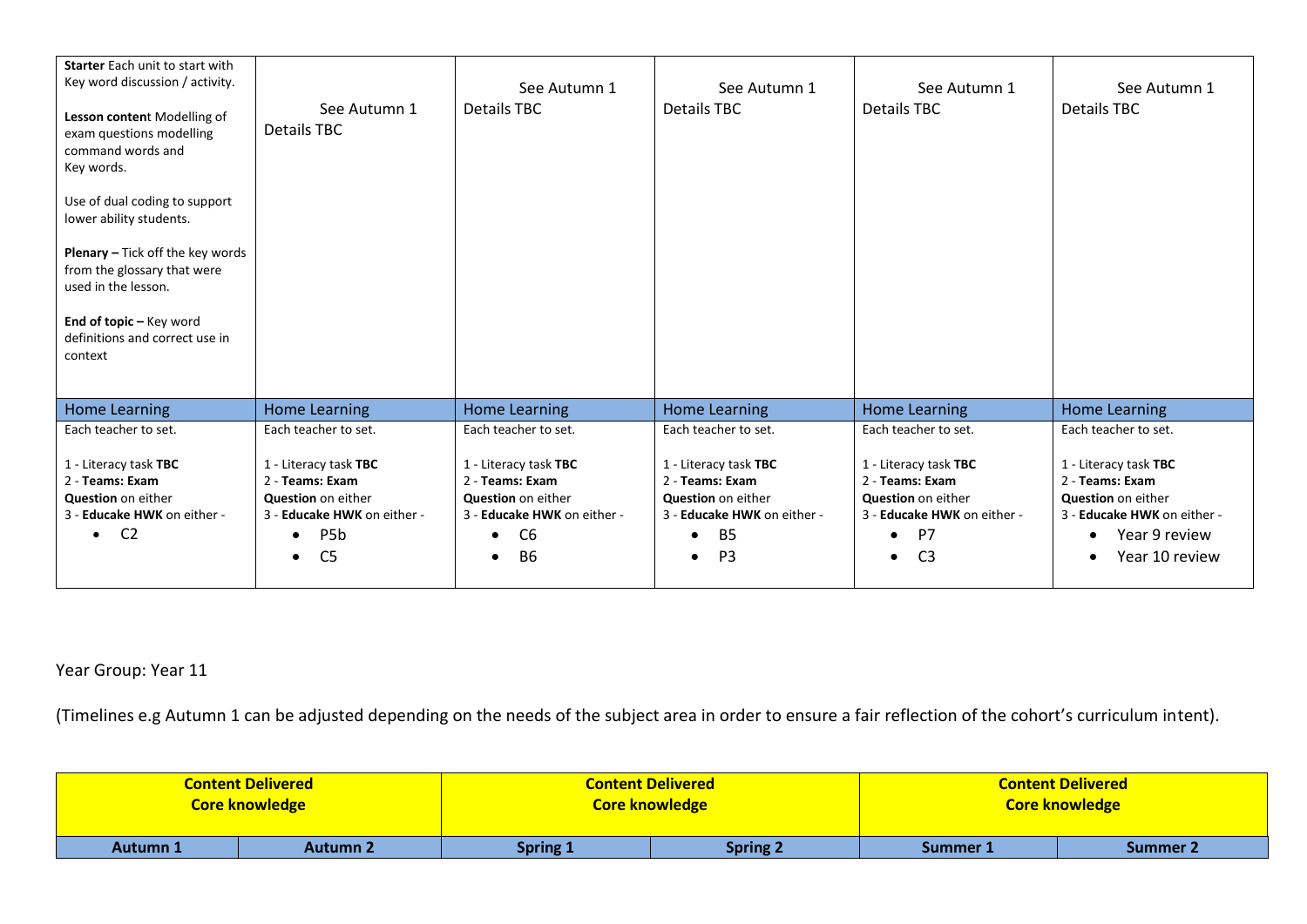| September - October                                                                                                                                                                                                                                            | November – December                                                                                                                                                                                                                                                                                                                                             | <b>January - February</b>                                                                                                                                                                                                                                                     | <b>March - April</b>                                                                                                                                                                                                                                                                                                                                                                   | <b>April - May</b>                                                       | June-July                                                      |
|----------------------------------------------------------------------------------------------------------------------------------------------------------------------------------------------------------------------------------------------------------------|-----------------------------------------------------------------------------------------------------------------------------------------------------------------------------------------------------------------------------------------------------------------------------------------------------------------------------------------------------------------|-------------------------------------------------------------------------------------------------------------------------------------------------------------------------------------------------------------------------------------------------------------------------------|----------------------------------------------------------------------------------------------------------------------------------------------------------------------------------------------------------------------------------------------------------------------------------------------------------------------------------------------------------------------------------------|--------------------------------------------------------------------------|----------------------------------------------------------------|
| <b>B4, P4</b>                                                                                                                                                                                                                                                  | <b>B7, C4</b><br><b>Revision for mocks</b>                                                                                                                                                                                                                                                                                                                      | B7 cont. C4 cont.                                                                                                                                                                                                                                                             | <b>P6 and Revision for GCSE</b>                                                                                                                                                                                                                                                                                                                                                        | <b>Revision for GCSE</b>                                                 | N/A                                                            |
| <b>Key Curriculum Skills:</b>                                                                                                                                                                                                                                  | <b>Key Curriculum Skills:</b>                                                                                                                                                                                                                                                                                                                                   | <b>Key Curriculum Skills:</b>                                                                                                                                                                                                                                                 | <b>Key Curriculum Skills:</b>                                                                                                                                                                                                                                                                                                                                                          | <b>Key Curriculum Skills:</b>                                            | <b>Key Curriculum Skills:</b>                                  |
| B4-Identify variables for<br>an investigation<br>B4 - Make a conclusion<br>from data<br>P4 - Interpret Graphs,<br>Diagrams and Charts<br>P4 - Plot a line Graph                                                                                                | B7 - Interpret Graphs / Diagrams / Charts<br>B7 - Analyse ethical problems<br>B7 - Find a mean<br>C4 – Write a risk assessment<br>$C4 - Write a hypothesis$                                                                                                                                                                                                     |                                                                                                                                                                                                                                                                               | P 6 - Evaluate Precision,<br>accuracy, validity of an<br>investigation<br>P6 - Use equations Correctly                                                                                                                                                                                                                                                                                 | All content                                                              |                                                                |
| <b>Key Knowledge</b><br>(Cultural Capital and<br>Content):                                                                                                                                                                                                     | <b>Key Knowledge (Cultural</b><br><b>Capital and Content):</b>                                                                                                                                                                                                                                                                                                  | <b>Key Knowledge (Cultural</b><br><b>Capital and Content):</b>                                                                                                                                                                                                                | <b>Key Knowledge (Cultural</b><br><b>Capital and Content):</b>                                                                                                                                                                                                                                                                                                                         | <b>Key Knowledge (Cultural</b><br><b>Capital and Content):</b>           | <b>Key Knowledge (Cultural</b><br><b>Capital and Content):</b> |
| B4 - Bioenergetics.<br>Respiration and<br>Photosynthesis<br>P4 - Atomic Structure                                                                                                                                                                              | B7-Ecology<br>C4 - Chemical Changes                                                                                                                                                                                                                                                                                                                             |                                                                                                                                                                                                                                                                               | P6 - Waves                                                                                                                                                                                                                                                                                                                                                                             | All content                                                              |                                                                |
| <b>Assessment:</b>                                                                                                                                                                                                                                             | Assessment:                                                                                                                                                                                                                                                                                                                                                     | <b>Assessment:</b>                                                                                                                                                                                                                                                            | Assessment:                                                                                                                                                                                                                                                                                                                                                                            | Assessment:                                                              | Assessment:                                                    |
| <b>Classroom Monitor-</b><br>Assessment of Class work,<br>looking at key skills listed<br>above.<br>End of topic test -<br>20 mark recall /<br>recognition / Literacy test<br>Peer mark or MS Forms<br><b>Educake HWK on -</b><br><b>B4</b><br>$\bullet$<br>P4 | <b>Classroom Monitor-</b><br>Assessment of Class work,<br>looking at key skills listed<br>above.<br>End of topic test -<br>20 mark recall / recognition /<br>Literacy test<br>Peer mark or MS Forms<br><b>Educake HWK on -</b><br><b>Biology Paper 1</b><br>Chemistry Paper 2<br>Physics Paper 1<br>Mocks (1b Week 6 TBC)<br>Mocks<br>At least 1 teacher marked | <b>Classroom Monitor-</b><br>Assessment of Class work,<br>looking at key skills listed above.<br>End of topic test -<br>20 mark recall / recognition /<br>Literacy test<br>Peer mark or MS Forms<br><b>Educake HWK on -</b><br>B7<br>$\bullet$<br>C <sub>4</sub><br>$\bullet$ | <b>Classroom Monitor-</b><br>Assessment of Class work,<br>looking at key skills listed above.<br>End of topic test -<br>20 mark recall / recognition /<br>Literacy test<br>Peer mark or MS Forms<br><b>Educake HWK on -</b><br><b>Biology Paper 2</b><br>Chemistry Paper 1<br>$\bullet$<br>Physics Paper 2<br>$\bullet$<br>Mocks (2b Week 1 TBC)<br>Mocks<br>At least 1 teacher marked | <b>Educake HWK on -</b><br>Student focussed<br><b>Formal GCSEs start</b> |                                                                |